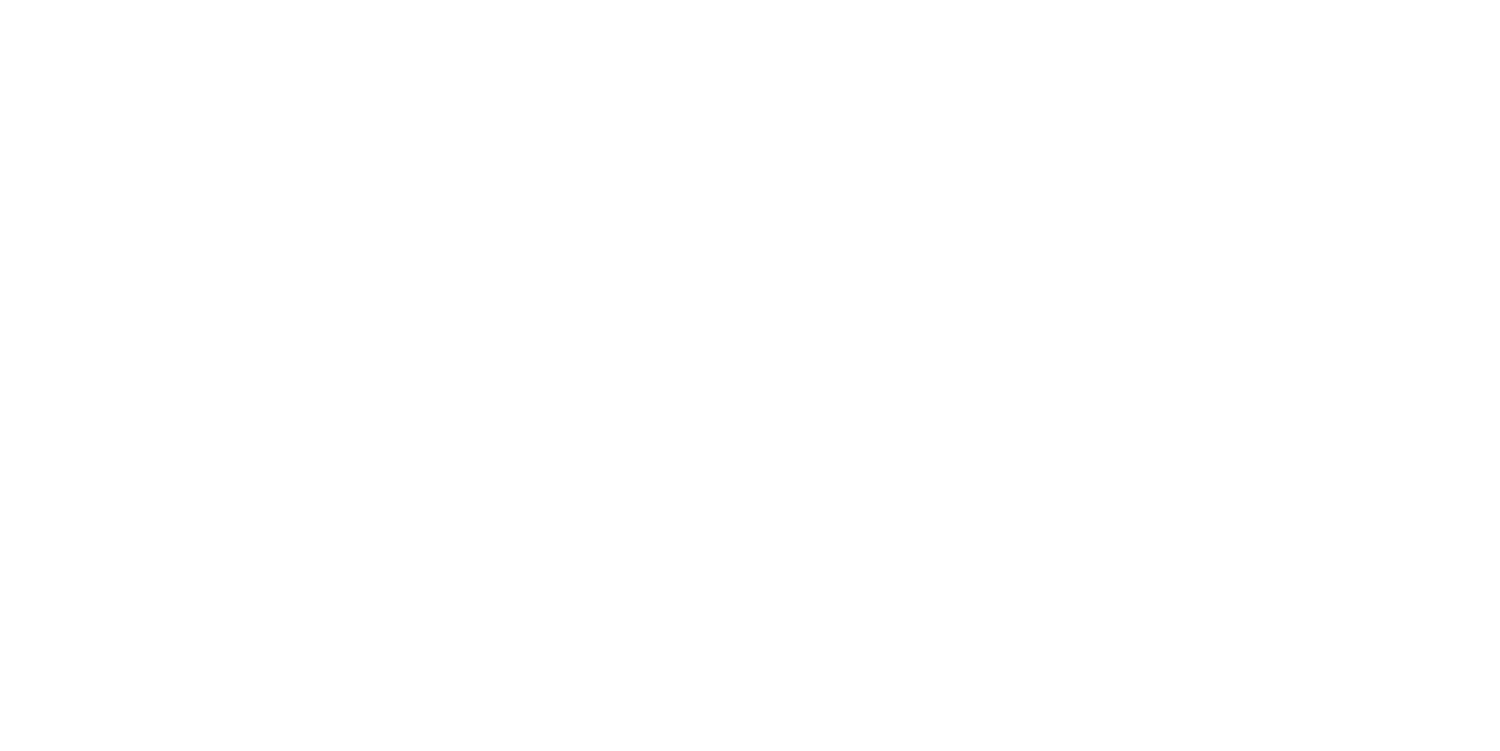## *Certain moments are to be cherished... and we are privileged to be able to share with you this little corner of paradise, which is also our home.*

*The Domaine de la Pommeraye is a former farm that was once part of the nearby and eponymous Château: the choice of light-coloured stone for its* 

*construction, the noblest in the region, its monumental buildings... each detail within this exceptional example of the region's finest farms reminds us how important it was to honour the lord of the manor.*

*Today, its new vocation is to welcome you, for a few hours or a few days, to offer you programmes specially concocted for your self-renewal and respite, so you can take some time away from time…*

*So come and let yourself go at the spa, embark on our genuine Sensory Journeys, succumb to the charm of our guest rooms and suites, naturally equipped with all the modern comforts (but don't expect to find a TV here!).*

*We are your hosts and your guides, so that all that counts is…*

Silence, Nature... And You!

*Yann & Hervé*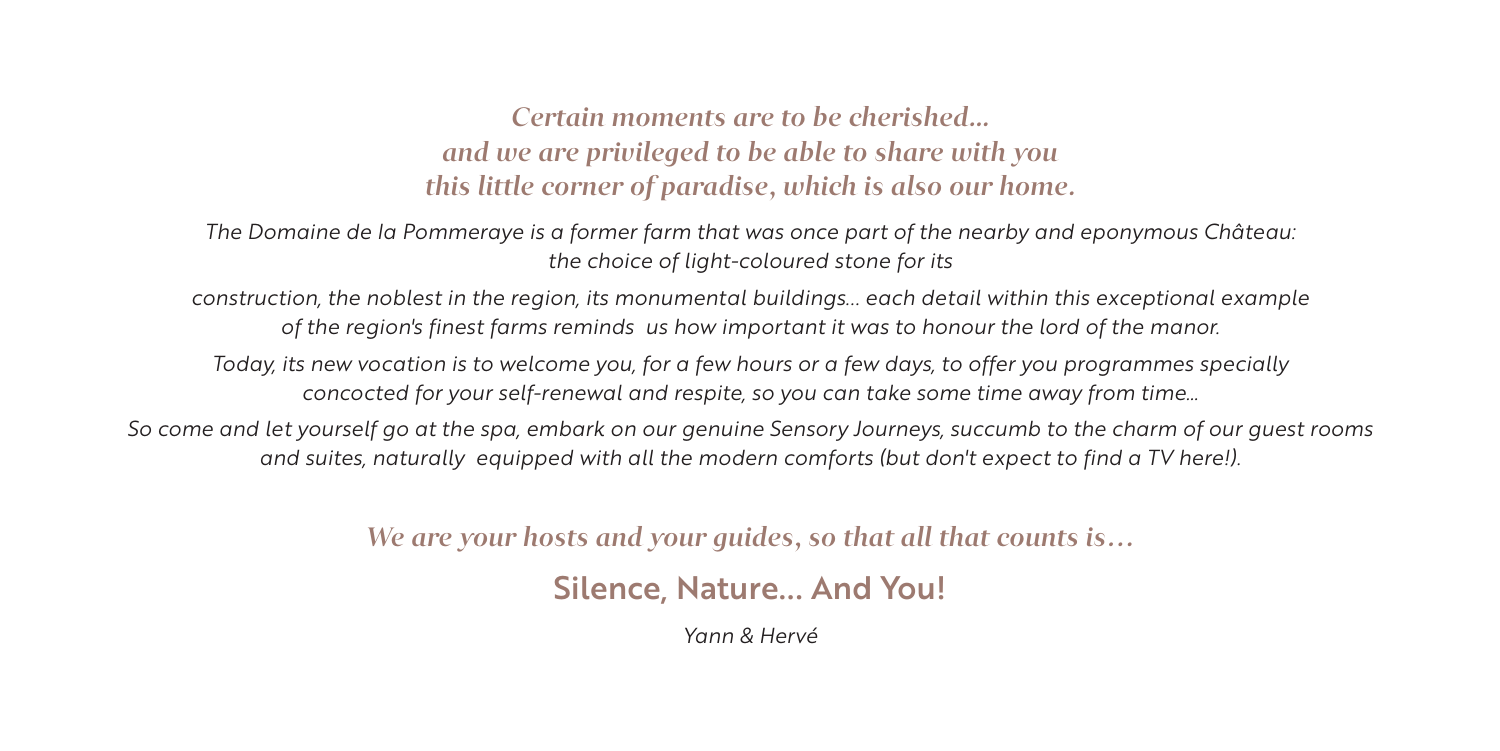### **SENSORY JOURNEYS**

## *Indulge yourself in a well-being experience, the rare and simple privilege of letting go…*

A soothing atmosphere, voluptuous fragrances, sounds from faraway places, each care ritual, each wellness massage is a symphony in its own right, totally devoted to your relaxation.

Compose your day as you wish and, most of all, only think of yourself, for during a Sensory Journey, each step along your way is totally privatised.

 $-\Diamond$ —

*You will be provided with a bath robe and towel when you arrive. Delight in the advantage of 30 ' of private access to the pool and 30 ' private access to the hot baths (steam room, sauna). Your à la carte care option, for the duration of your choice. A comforting drink will be served at the end of your day.*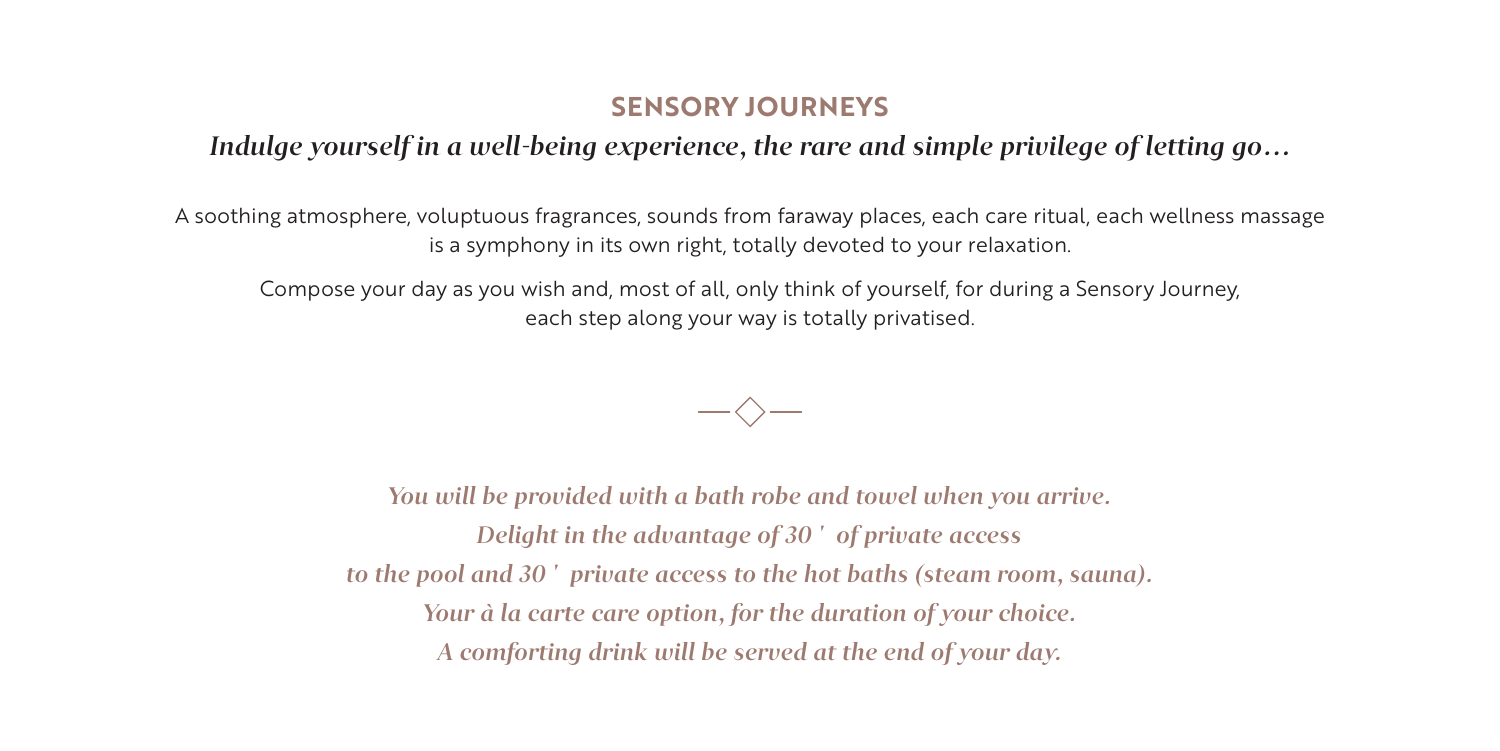| <b>YOUR SENSORY JOURNEY</b> |                 |                      |                             |      |
|-----------------------------|-----------------|----------------------|-----------------------------|------|
| · DISCOVERY                 | 30' at the pool | 30' in the hot baths | 30' of à la carte spa care  | €88  |
| $\cdot$ ZEN                 | 30' at the pool | 30' in the hot baths | 45' of à la carte spa care  | €108 |
| <b>. ELSEWHERE</b>          | 30' at the pool | 30' in the hot baths | 60' of à la carte spa care  | €122 |
| $\cdot$ OUIET               | 30' at the pool | 30' in the hot baths | 75' of à la carte spa care  | €140 |
| $\cdot$ SERENITY            | 30' at the pool | 30' in the hot baths | 90' of à la carte spa care  | €160 |
| $\cdot$ SUBLIME             | 30' at the pool | 30' in the hot baths | 120' of à la carte spa care | €202 |
| · SYMPHONY                  | 30' at the pool | 30' in the hot baths | 150' of à la carte spa care | €240 |
| $\cdot$ PRECIOUS            | 30' at the pool | 30' in the hot baths | 180' of à la carte spa care | €272 |

| <b>PARENT AND CHILD</b>                    |                                                                                                                                      |      |
|--------------------------------------------|--------------------------------------------------------------------------------------------------------------------------------------|------|
| $\cdot$ LEARN HOW TO OFFER BABY A MASSAGE. | Two 30-minute sessions for babies aged 1 month to 1 year                                                                             | €92  |
| · PARENT AND CHILD                         | 30 minutes in the pool - 30 minutes of à la carte spa care<br>child aged II to 16 years in the company of an adult.<br>rates for two | €150 |

the control of the control of the control of the control of the control of the control of the control of the control of the control of the control of the control of the control of the control of the control of the control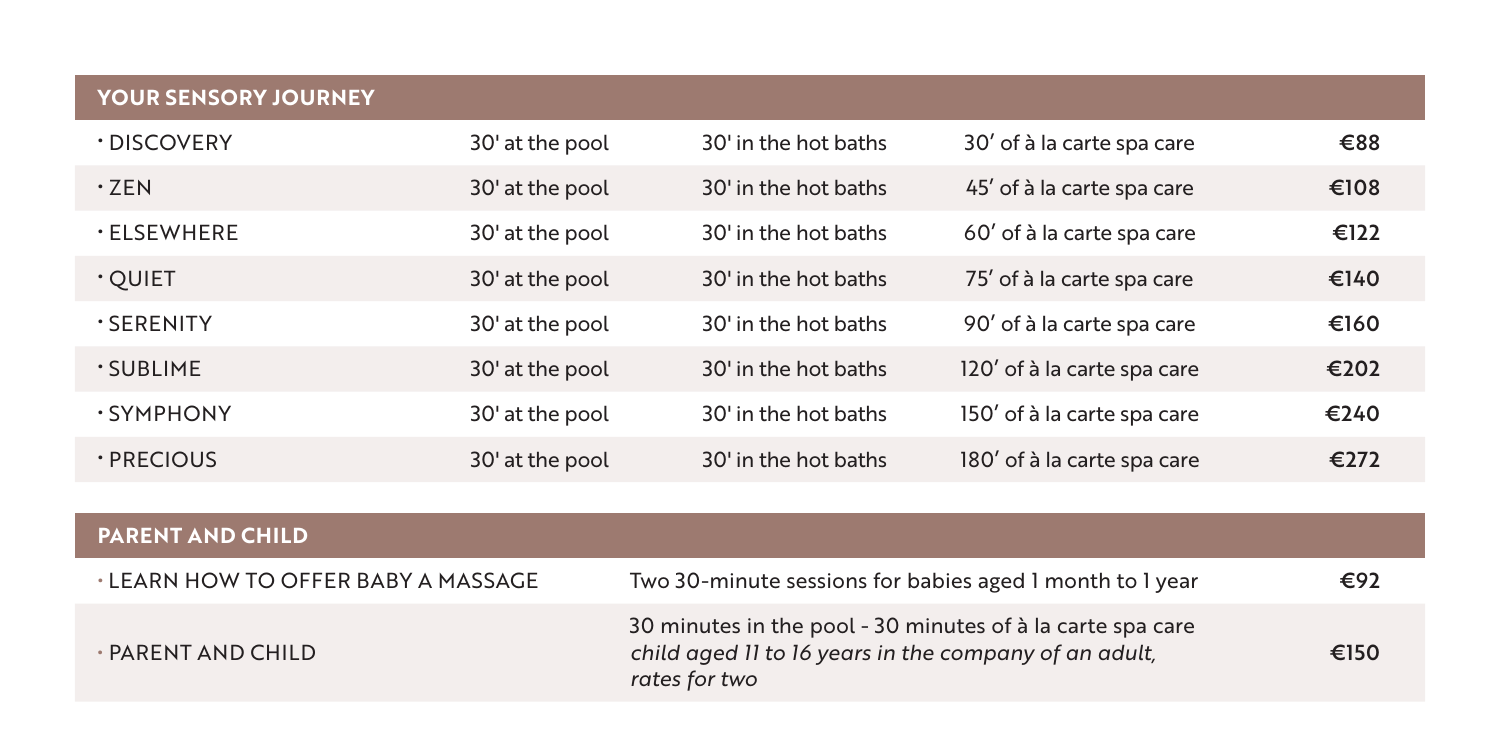# **À LA CARTE WELLNESS MASSAGES AND SPA TREATMENTS**

*A care option, a massage, a beauty option, or simply the pool, each service can be booked.*

### **YOUR SPA CARE MASSAGE**

| 30 minutes of à la carte spa care    | €52  |
|--------------------------------------|------|
| . 45 minutes of à la carte spa care  | €76  |
| 60 minutes of à la carte spa care    | €92  |
| *75 minutes of à la carte spa care   | €106 |
| · 90 minutes of à la carte spa care  | €126 |
| · 120 minutes of à la carte spa care | €172 |
| · 150 minutes of à la carte spa care | €206 |
| · 180 minutes of à la carte spa care | €242 |

### **YOUR PRIVATE BATHING** *(Bath robe and towel included)*

| 30' at the pool or 30' at the steam room/sauna | €22 |
|------------------------------------------------|-----|
| 30' at the pool & 30' at the steam room/sauna  | €42 |

### **YOUR BEAUTY CARE**

| . Gentle hand and foot care                              | €46 |
|----------------------------------------------------------|-----|
| • Classic nail varnish                                   | €22 |
| $\cdot$ French manicure                                  | €26 |
| · Hair removal - eyebrows, lips or chin                  | €12 |
| · Hair removal - underarm or bikini, or eyebrow creation | €16 |
| • Hair removal - lower legs or arms                      | €18 |
| . Hair removal - total bikini                            | €28 |
| . Hair removal - chest or back                           | €32 |
| · Hair removal - full legs                               | €32 |
| • Face package (eyebrows, lips, chin)                    | €38 |
| · Bikini, underarm, legs package                         | €52 |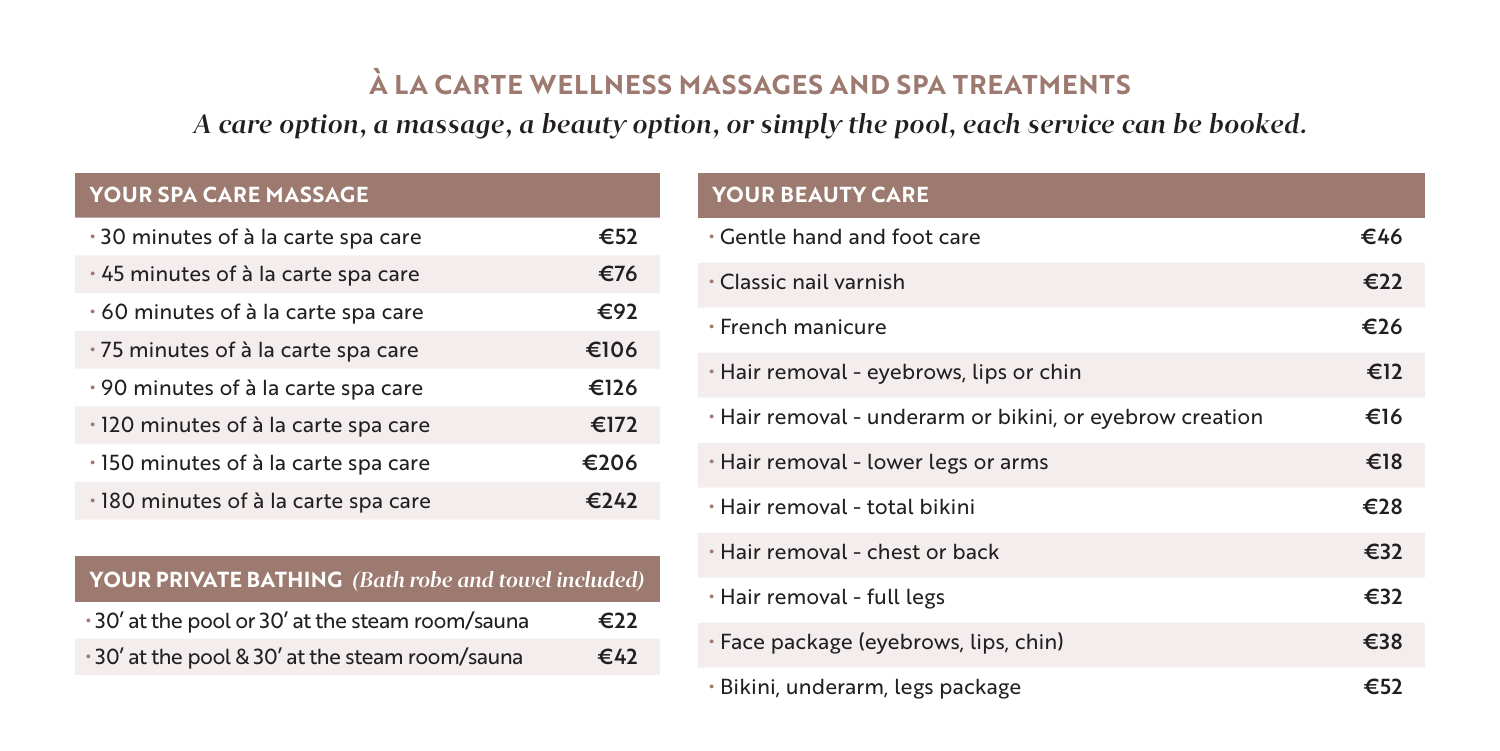## **COSMETICS**

*Taking care of you…*

Our partners share the same philosophy: human above all.

We use natural products, for rituals specifically created just for you, to ensure you take part of your experience back home…







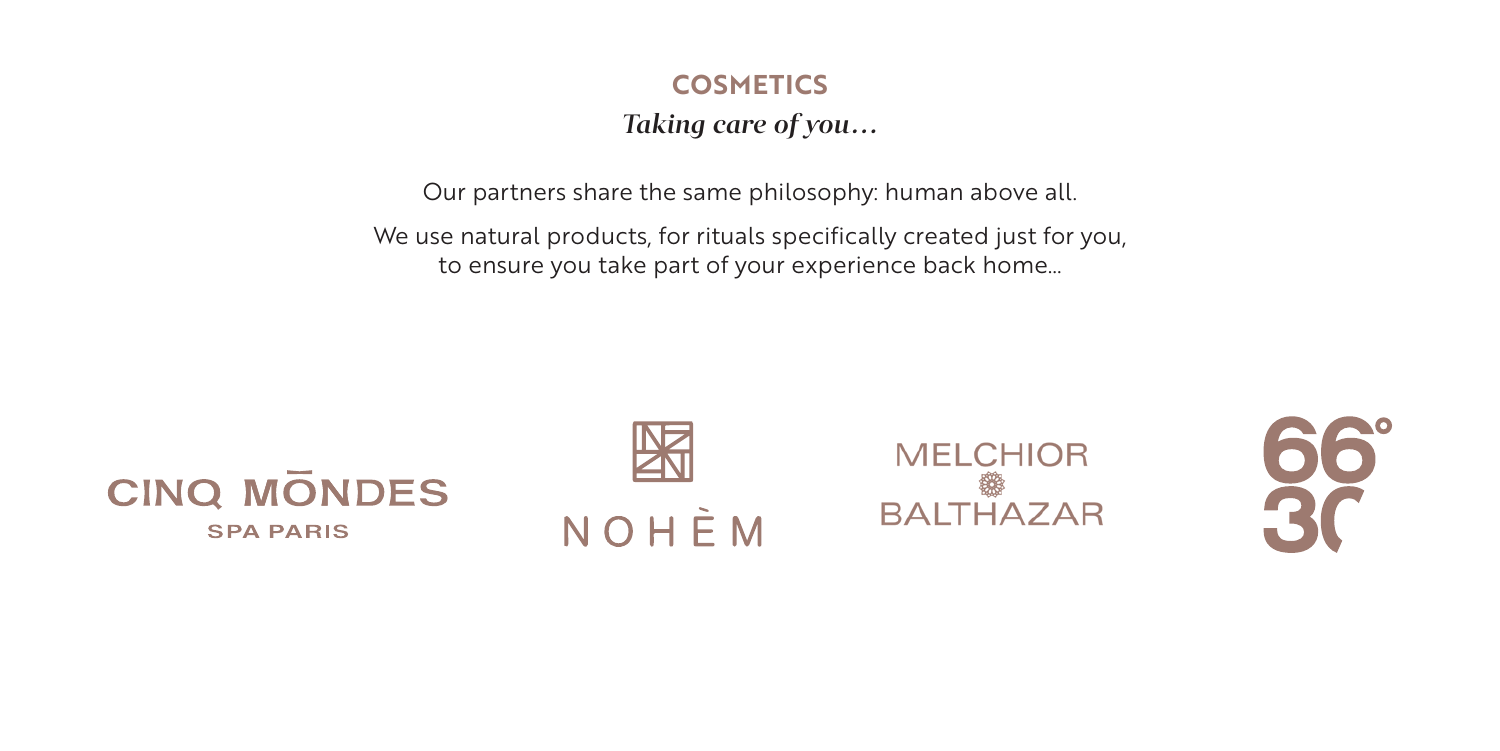### **YOUR NEEDS**

## *A short time out, or the need to decompress a little longer? Don't forget to book!*

| <b>MEAL BREAK - BY PRIOR APPOINTMENT</b>   |     | <b>DRINKS</b>                                           |    |
|--------------------------------------------|-----|---------------------------------------------------------|----|
| · Breakfast - from 9am to 10.30am          | €16 | · Refreshment - fruit juice or sparkling drink          | €5 |
| • Platter with 3 cheeses, bread and butter | €8  | . Glass of fruity cider from La Loterie - 20cl          | €5 |
| • Cooked meat platter, bread and butter    | €10 | • Craft beer from La Lie 33cl - pale, amber or dark ale | €6 |
| ∙ Fruit or yoghurt                         | €3  | · Glass of wine 14cl - white, rosé or red               | €7 |
| · Pâtisserie                               | €6  | · Hot drink - tea, infusion or hot chocolate            | €4 |
|                                            |     | · Coffee - espresso, decaffeinated or long              | €3 |

### **YOUR ROOM AT THE DOMAINE DE LA POMMERAYE**

*Our guest room are perfect for a genuine moment's respite, an escapade or a get-together…*

| • Charming suite - sleeps 2          | €220 to €266 | • Too Chic guest room - sleeps 1 or 2 | 166 à 186 € |
|--------------------------------------|--------------|---------------------------------------|-------------|
| Friends' suite - sleeps 2 to 6       | €206 to €246 | • Cosy guest room - sleeps 1 or 2     | 126 à 156 € |
| • So Chic guest room - sleeps 2 or 3 | €176 to €206 | • Chalet guest room - sleeps 1 or 3   | 106 à 136 € |

• Reading area, coffee and tea, pool and sauna open to all guests in the evening from 6.30pm to 10pm and on Sunday mornings. •Rates inclusive of VAT, Breakfast and tourist tax (€0.40pp).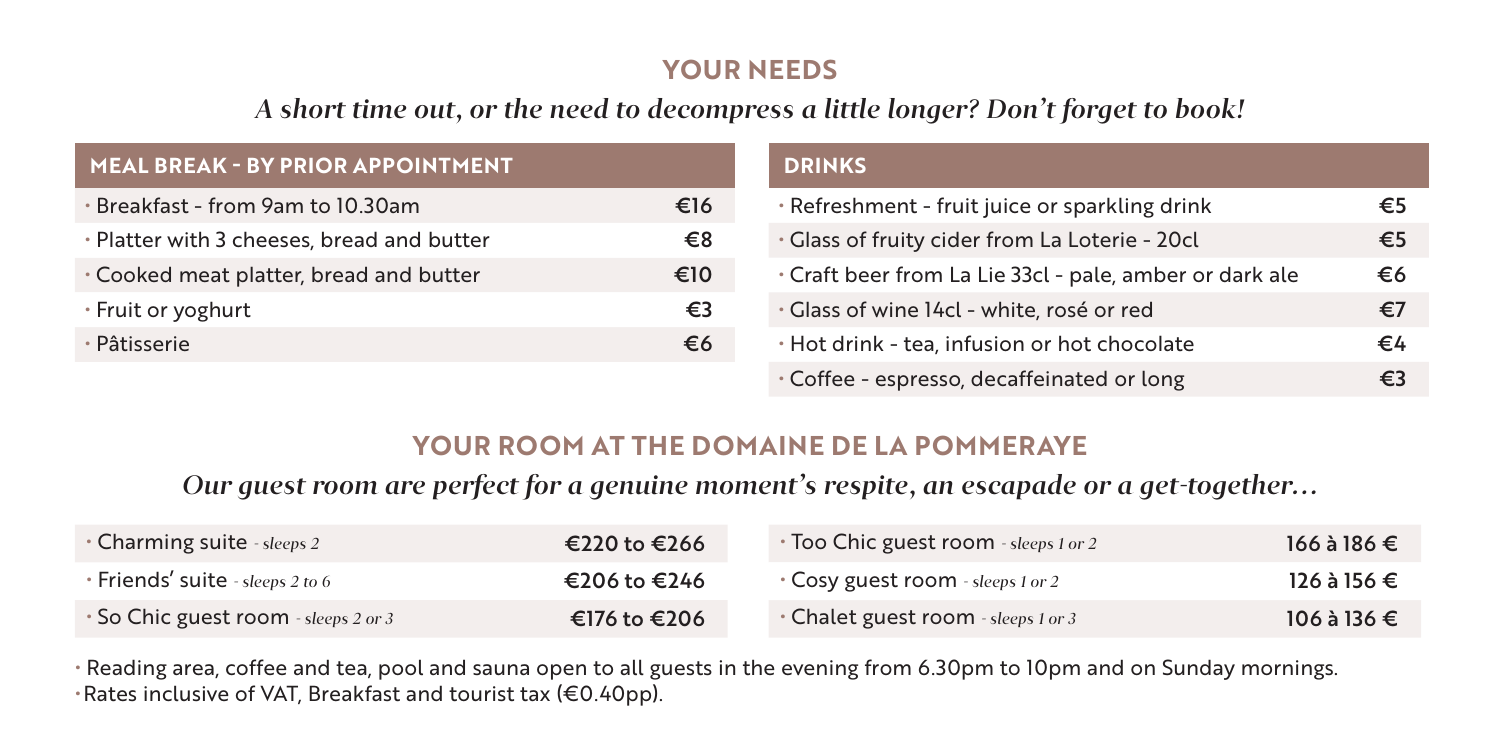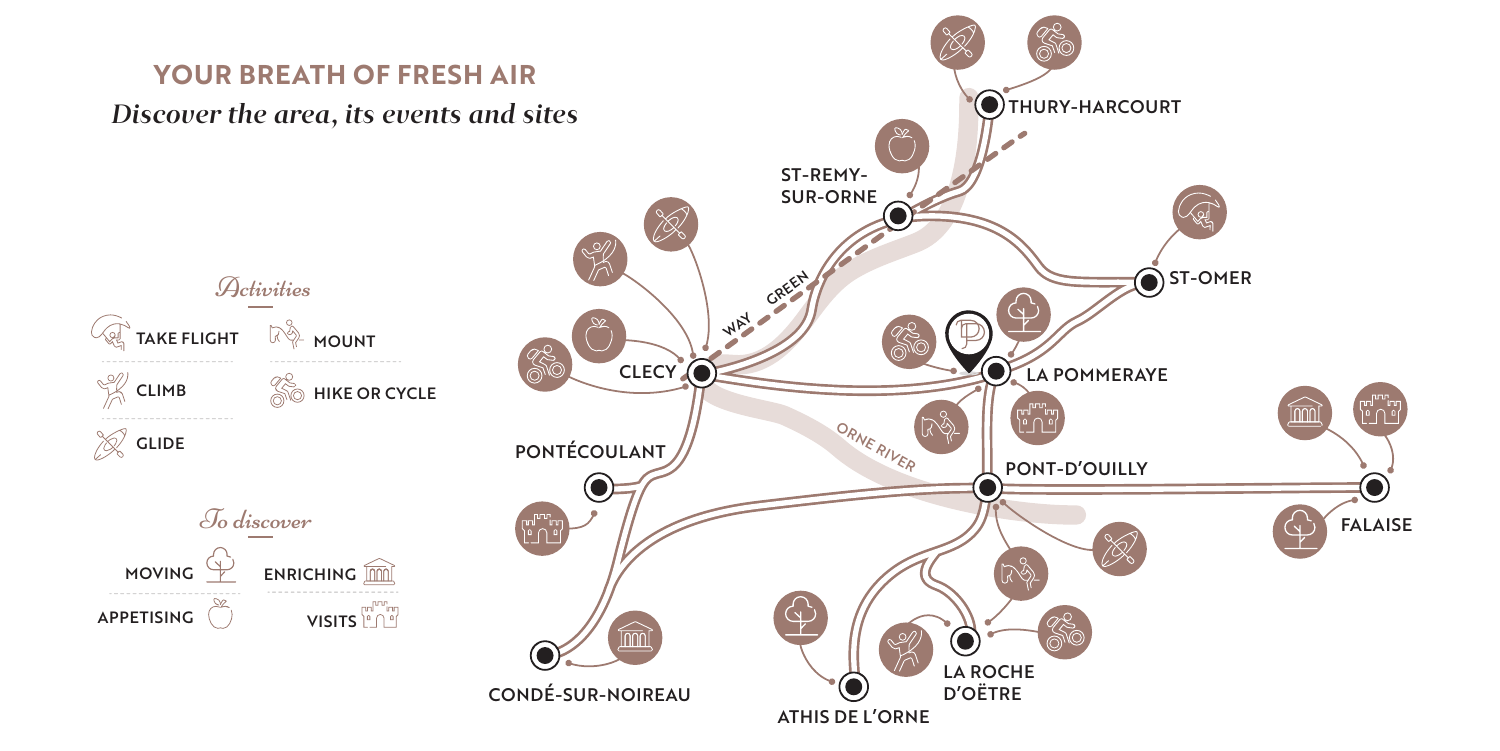#### **Body sculpting/Massage/Spa Treatment**

The care dispensed here is in the form of beauty and wellness treatments and is not therapeutic care. Our care options are, under no circumstances, to be considered as medical or paramedical. Medical advice is required for any person presenting with pain and/or symptoms we are unable to detect or recognise. In the case of doubt, our carers reserve the right to refuse to dispense a given treatment.

#### **Pool/Steam room/Sauna**

Access to the pool, sauna and steam room is privatised from 9am to 6.30pm and is subject to conditions. Basic rules pertaining to personal hygiene must be abided by. A bathing suit and clean thong sandals or flip-flops, exclusively used for this purpose, must be worn at all times. These services are included for guests booking a Sensory Journey package and are valid for the predetermined period.

Before using the steam room and the sauna, all visitors are required to familiarise themselves with associated risks. In the case of any contraindication or impossibility to use these services on the day they are booked, they shall be considered as lots and not eligible for any

#### — TERMS AND CONDITIONS —

exchange or refund. Bookings for treatments, massages or body care alone to not include access to the pool, the sauna or the steam room. These areas may, nevertheless, be booked - subject to availability and at a supplement of €22/person, which offers 30 minutes access to the pool or 30 minutes access to the sauna or 30 minutes access to the steam room, over a privatised session.

As from 6.30pm, resident guests can enjoy unrestricted access to the pool and the sauna. At this hour, the steam room is not available and may not be booked.

#### **Bath robe/Towel/Bathing Suit/Flip-flops**

Bath robe and towel hire is included in our spa rates. Should you fail to return these articles, we reserve the right to invoice them at the following prices: Cost of a bath robe =  $\epsilon$ 45; cost of a towel =  $\epsilon$ 25. Fresh bath robe: €5.

We can provide free bathing suits and flip-flops for any guests who may have forgotten to bring their own, at a price of €5 per person.

#### **Spa care duration & Timetable**

When booking, your care options are scheduled so they follow each other and times indicated are your total presence and not cabin time. Please come to the spa reception desk 15 minutes before your first appointment. Should you be unable to come, or should you arrive late for your appointment, the booked treatment shall be invoiced and we shall be obliged to reduce the total scheduled treatment time accordingly, or to cancel all treatments (refer to the section on cancellation).

Certain treatments require specific training. As such, we cannot guarantee the availability of all treatment options every day. If necessary, an alternative is proposed based on the spa carers present at the spa on the day of your appointment.

Minimum age for access to care options: 17 years (or children aged 11 to 16 years in the company of an adult for a maximum duration of 30 minutes)

#### **Gift vouchers**

**Validity period:** vouchers are valid for 6 months from their issue date; the expiry date is indicated on the voucher. After expiry, vouchers may not be used and shall be deactivated.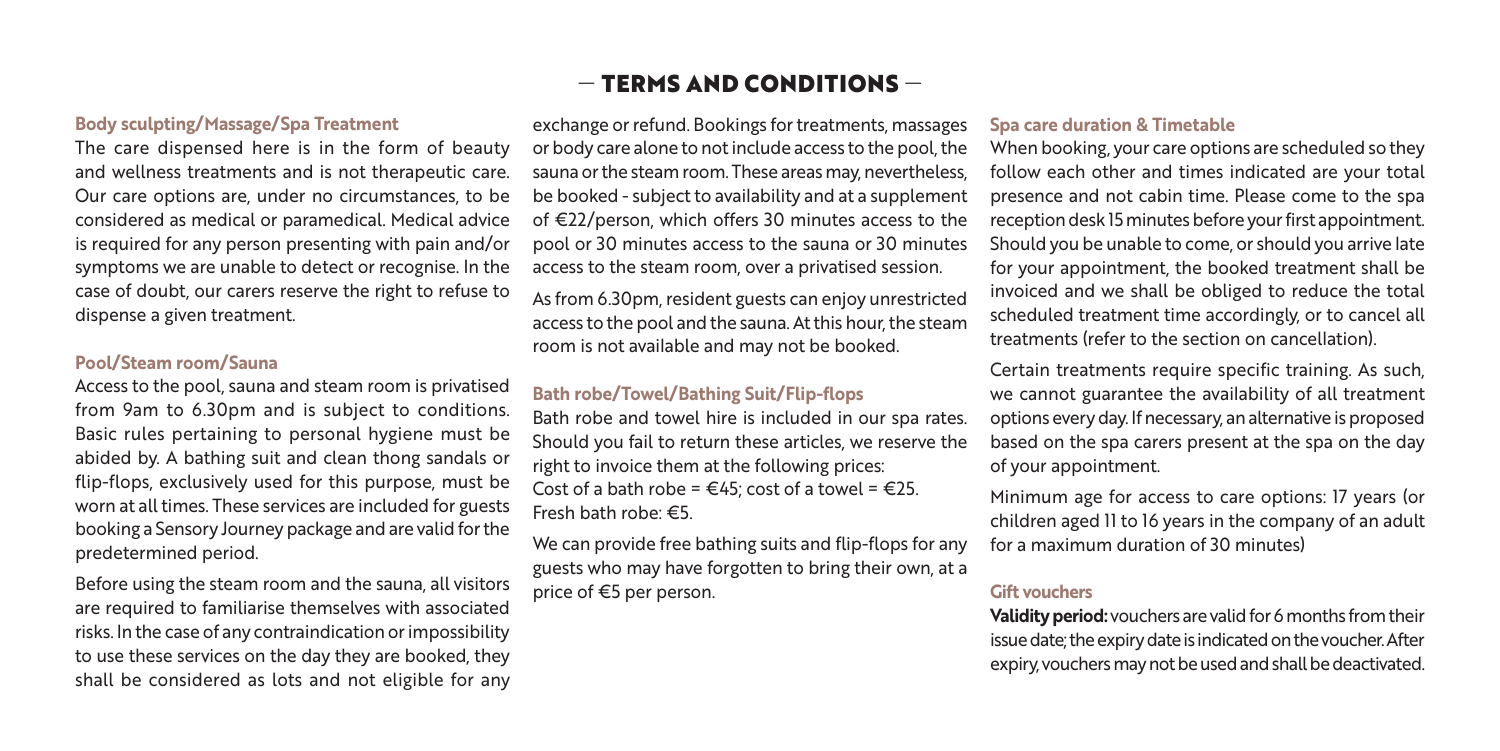The Client acknowledges that an expired voucher may not be subject to refund or any other monetary compensation in whatever form.

Voucher loss or theft: lost, stolen or falsified vouchers may neither be exchanged nor refunded. The Client is considered solely responsible for their Gift Voucher. The Client may not make any claim against the establishment in the case of loss or theft of a voucher. The Client is duly informed that any attempt to use a falsified or stolen voucher may lead to legal proceedings engaged by the establishment.

#### **Booking/Invoicing/Modification/Cancellation/Nonpresentation/Case of Force Majeure**

When you book, a deposit equivalent to 50% of the reserved treatment and options is requested. In the case of cancellation or modification, this deposit is retained.

**Modification at the latest 7 days prior to the appointment date:** the deposit is used to guarantee the new booking. This new appointment shall be non-modifiable and nonrefundable, and a second deposit for the remaining sum due shall be requested as prepayment (an invoice can be provided upon verbal request).

**Modification from 6 days to, at the latest, 72 hours prior to the appointment:** in this case, the booking is nonmodifiable. The deposit is retained. The remaining sum due shall not be requested. In this case, the requested modification is considered as a verbal cancellation, unless the client confirms the appointment in writing to our postal or electronic address.

**Cancellation from 6 days to, at the latest, 72 hours prior to the appointment**: in this case, the booking is nonmodifiable and the deposit is retained. The remaining sum due shall not be requested.

**Cancellation less than 72 hours prior to the appointment:** all booked treatments remain due and the deposit is withheld. The remaining sum due is invoiced and debited where applicable. It is permitted for late cancelling clients to transfer their booking for use by a person of their choice, provided that written confirmation is provided by the client to our electronic address on the day of cancellation and, at the latest, 12 hours prior to the appointment.

**Non-presentation:** should the client fail to attend the booked appointment, the booking shall be considered as a cancellation made less than 72 hours prior to the appointment.

**Case of force majeure:** cancellation without payment is possible should it be physically impossible for the client to travel to the establishment and/or to attend the appointment at the agreed time. A certificate for each participating person shall be requested in the case of death, accident, incident or medical restriction that may affect/render impossible their capacity to move or to travel. Only incapacity or death certificates proving a direct link between the client and their child, spouse, direct parent or self, shall be considered for approving cancellation without payment and the reimbursement, exclusively to the client in question, of any deposit paid, subject to proof of the validity of the said certificate/document proving the case of force majeure and providing the reason for the absence of prior cancellation of the appointment.

In the case of a booking for several clients, a certificate is requested for each person in order for them to benefit from cancellation without payment. It is permitted for clients suffering from a case of force majeure to transfer their booking for use by a person of their choice, provided that written confirmation is provided by the client to our electronic address on the day of cancellation and, at the latest, 12 hours prior to the appointment.